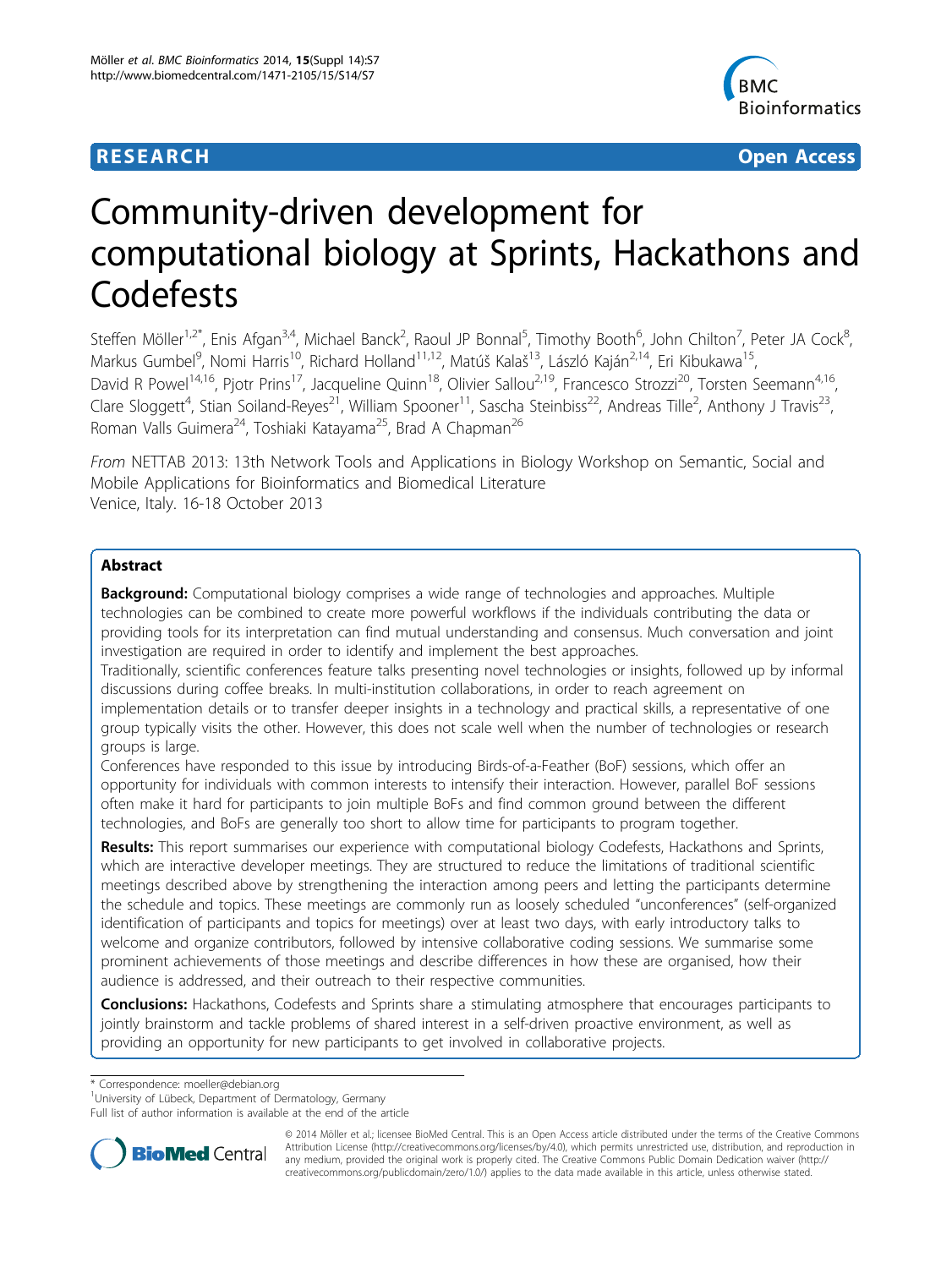# Background

Sprints, Hackathons and Codefests are all names for informal software developer meetings, especially popular in Open Source communities. These meetings, which often take place in loose conjunction with more traditional conferences, are a vital part of the international network of interactions between software developers working in bioinformatics and computational biology, and complement purely online interactions such as project mailing lists, online chat, web forums, voice and video calls.

Collaborative development of software has figured significantly in bioinformatics for over 20 years. Leveraging and building upon existing Open Source software is a powerful way to rapidly implement new ideas and methods into reliable working code. This helps in a world where scientific groups are under increasing pressure to produce results quickly and more cheaply than ever. The challenge for everyone is to be aware of existing implementations of a particular desired functionality and their compatibility with local infrastructure. Strategically, it is beneficial to know other contributors to externally maintained libraries, and to ensure that contributions are integrated with the remaining code in the best future-compatible way and with the least possible redundancies.

This paper summarises the activities and backgrounds of three related types of meetings: Sprints, Hackathons and Codefests. These share the aim of fostering collaborative interactions and the trust to allow mutual dependencies between developers in computational biology and bioinformatics. Although these meetings share common features, each event has its own particular slant and flavour of the community.

# Methods

#### Hackathons

# Focus on bringing together existing developers of closely related projects, to accelerate development while encouraging inter-project cohesion.

A series of BioHackathons (short for "biologically motivated code hacking marathons") have been held. The BioHackathons [\[1-3\]](#page-5-0) have been organized as an invitational event with the loose intention of encouraging the participants to collaborate on a given theme. This flexibility recognises that with hindsight the most productive results/ideas were not always predictable beforehand, but emerged from self-organized collaborative work during the BioHackathons when developers from different domains spent a week talking and coding together.

The original BioHackathons in 2002 and 2003 were mainly dedicated to interoperability in handling sequence data amongst the Bio\* projects. BioPerl, BioJava, Biopython, and BioRuby groups worked together to develop common sequence object models, APIs for the BioSQL database and Web services. This ensured that fundamental bioinformatic functionality would be compatible amongst those four programming toolkits. The first BioHackathon resulted in the BioPerl publication [[4](#page-5-0)].

### Codefests

# Bring together a wide range of developers to find new points of collaboration, encourage integration and spawn new projects.

The Bioinformatics Open Source Conference (BOSC) was established in 2000 by the Open Bioinformatics Foundation Bio\* project members as an international venue for showcasing new projects and progress, and for developers worldwide to meet in person. Since then BOSC has been held yearly as a special interest group (SIG) meeting preceding the annual Intelligent Systems in Molecular Biology (ISMB) conference, one of the most popular bioinformatics conferences. Since 2010 the annual BOSC meetings have also included a two-day informal BOSC Codefest, which has typically attracted between 25 and 50 participants. Meeting in person is a valuable complement to traditional online distributed teamwork, allowing more intensive discussions and social bonding that continues into the BOSC meeting.

Over 30 developers participated in the BOSC 2013 Codefest, hosted by Humboldt-University in Berlin. Projects accomplished by attendees included the extension of several existing open-source tools, development of standards for provenance tracking, and integration of infrastructure management, visualization and parallelization frameworks [\[5\]](#page-5-0). A key outcome was increased interoperability between tools, an essential requirement for carrying out large scale science in rapidly evolving research areas [[6\]](#page-5-0). Specific BOSC 2013 Codefest accomplishments included small updates in the Biopython and Cloud Bio-Linux projects, and work on integration of SLURM, an HPC job manager, to the iPython Cluster. Scala is an alternative language to Java that runs in the same JVM environment. During the 2013 Codefest the Scala SCABIO code was integrated into BioJava, with the developers working together to ensure that the result was implemented cleanly and without redundancy.

The BioRuby group tackled a new project which enables programmers to develop Web applications for BaseSpace [<http://basespace.illumina.com>], a cloud solution provided by Illumina on which users can apply various analysis tools to next generation sequencing (NGS) data. During the 2013 Codefest, a Ruby version of the BaseSpace SDK was tested, documented and completed for release as an Open Source package. Recently, the BaseSpace Ruby SDK was contributed to Illumina as one of the official toolkits along with the Python, Java and R versions with the help of a participant from Illumina.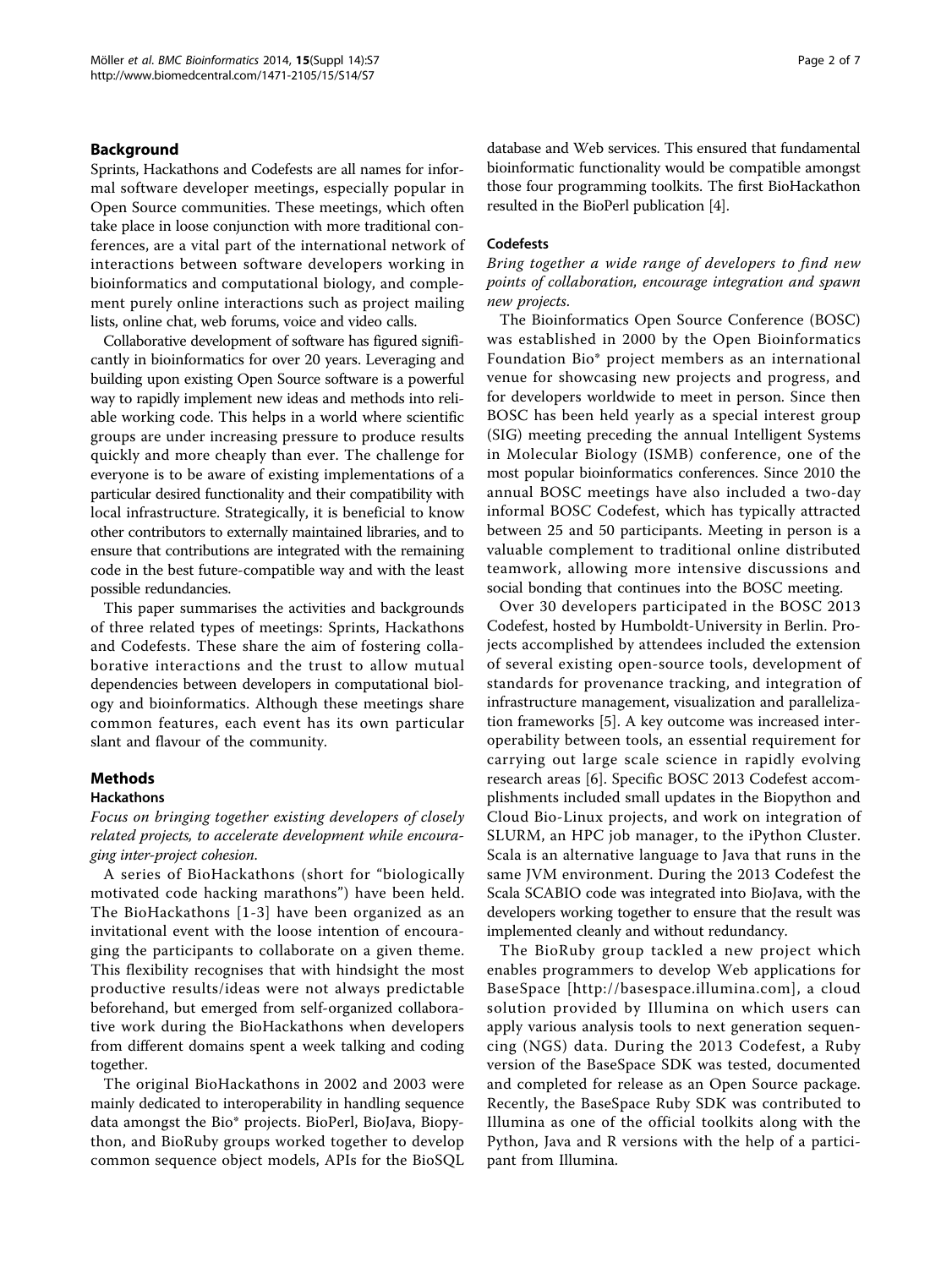Mobyle [[5\]](#page-5-0) was modified to provide provenance data using W3C PROV-O [\[6](#page-5-0)] and integrated with the EDAM ontology [[7](#page-5-0)] for describing its services. The Synthetic Biology Open Language Visual Standard [[8](#page-5-0)] had been formalized as an ontology, and the 2013 Codefest brought together Semantic Web engineers who were consulted on how to model the visual representation of concepts within the ontology.

Sometimes at Codefests existing technologies are retired in favour of new ones. For the last eight years, RNAmmer has been the standard tool for predicting ribosomal RNA features in genomes. Its drawbacks are that it relies on small, old databases; requires an obsolete version of HMMER; and has restrictive licence terms that prevent anyone beyond the authors from distributing improved code. To resolve these issues for prokaryotes, a new rRNA predictor was implemented which uses the new "nhmmer" tool from HMMER 3.1 for searching DNA profiles against DNA sequences. This led to the development of Barrnap [[http://www.vic](http://www.vicbioinformatics.com/software.barrnap.shtml)[bioinformatics.com/software.barrnap.shtml](http://www.vicbioinformatics.com/software.barrnap.shtml)], which will be packaged in Bio-Linux and replace RNAmmer in the Prokka bacterial annotation system [[9](#page-5-0)]. The identification of the problem, a technical solution and its immediate employment in larger workflows needed several individuals to work together to agree on the approach and begin the required coding–a type of interaction fostered by Codefests and similar events.

# Sprints

Focus on a single overarching project or technical challenge, providing a meet-up for existing developers as well as a way to involve and mentor new project members.

When Linux surfaced as a free operating system, it was adopted quickly by the research community, including many bioinformatics developers. This, along with the ethos of open data in the major international biological databases [[10\]](#page--1-0), led to a large body of software developed for Linux and released with Free/Open licenses. For example, the Open Source Bio\* projects, most prominently BioPerl [[4](#page-5-0)], BioJava [\[11\]](#page--1-0), Biopython [[12](#page--1-0)] and BioRuby [[13,14\]](#page--1-0), originated over 14 years ago as community projects providing widely used libraries for building bioinformatics tools, pipelines and one-off analysis scripts. The situation also led to a natural alliance between bioinformatics software developers and the community-supported Linux distributions they use.

To help promote the redistribution, general availability and mutual compatibility of software, the Debian Linux project launched the Debcamp event, a hacking session right before the Debian Conference. Debcamp is an "unconference", a meeting at which people meet and work on specific topics, either alone or in teams. Along the same lines, the Debian Med initiative was founded Page 3 of 7

in 2001 [\[15](#page--1-0)], with the Debian Sprint held as an annual meeting since 2011.

Debian Med [[16\]](#page--1-0) and Bio-Linux [\[17](#page--1-0)] provide the necessary infrastructure for distributing software tools and their updates to the wider community. This is achieved by packaging and distributing the tools in the context of these larger tool repositories. The Cloud Bio-Linux community in turn further enhances the distribution, tailored for bioinformatics on cloud infrastructure [[18](#page--1-0)]. The Sprint helps with the integration of these efforts.

The 2013 Debian Sprint invited contributors to BOINC [[19\]](#page--1-0), a distributed computing project, and we found the binaries of Debian, auto-compiled for multiple different architectures, to be directly usable in BOINC projects across Linux distributions. Together with an ongoing effort to provide packages for the BOINC server side, this will help increase the availability of compute time for biological groups, e.g., for biochemists with a novel receptor addressing protein docking [[20](#page--1-0)]. This is a good example of the positive outcomes that can result from the cross-disciplinary collaborative activities at Sprints and similar events.

The integration of a single software package can trigger a collection of multiple other software tools to be packaged together to complete common workflows in that field. For example, porting of the GenomeTools software suite [[21\]](#page--1-0) during the 2012 Debian Med Sprint not only integrated a substantial number of published and established sequence analysis tools into Debian, but also paved the way for future inclusion of packages dependent on the associated GenomeTools library, e.g., ParsEval [\[22](#page--1-0)] or LTRsift [\[23\]](#page--1-0) or the wealth of Predict-Protein [[24](#page--1-0)]. This emphasizes the role of Sprints as strong promoters of synergistic effects within the community.

# Results

Having 20+ talented and motivated individuals with shared interests work together for two or more days can be extremely productive and have a major impact on that development community. Each person who participates in these collaborative meetings brings their own complement of technical, scientific and social strengths. These developer meetings allow for cross-pollination of skills between separated silos of expertise. These events can be organised around any topic with a large enough user base. They combine individualised training, social networking and technical contributions and help pave the way toward new scientific discoveries. Results include real software solutions, documentation, and the joint communication of milestones for future developments.

Each event described in this paper has its own culture and organization. The Japanese BioHackathon events are the longest, at one week each, and this series is also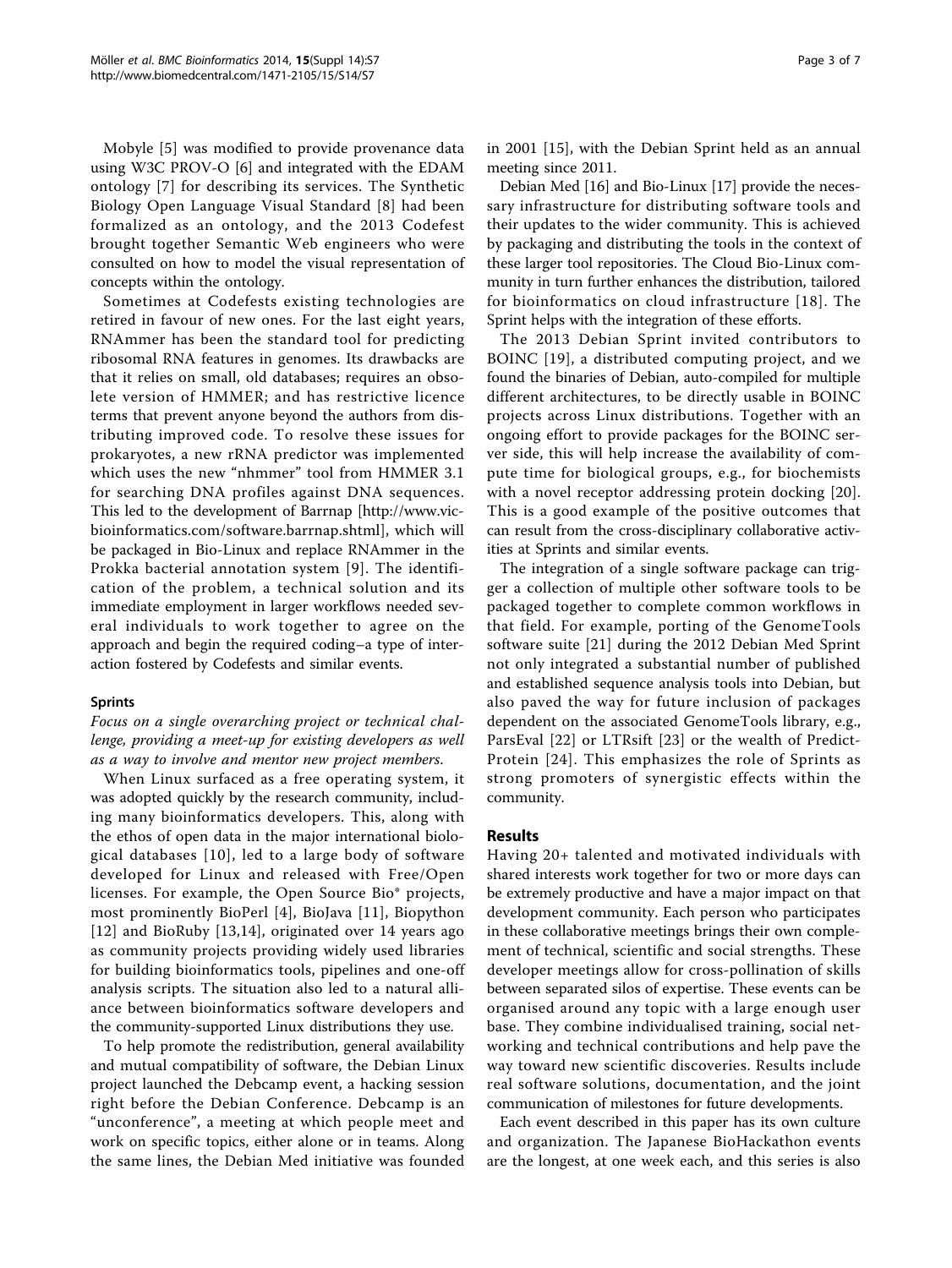the longest running and best-funded, with support for travel of international participants. It has already yielded several journal publications. The Debian Med Sprints are noteworthy for bringing together "upstream" developers (who are directly working on scientific Free Software projects) and "downstream" scientific users and developers (who are working on Debian Med derived distributions), along with core and prospective Debian Med members. This heterogeneous group allows for more efficient skill exchange and a wider array of topics. Everybody can weigh in with their particular strength, while letting the rest of the group focus on their particular interests and strong points.

# **Discussion**

Since Open Source software developers spread across the globe already collaborate by communicating online via distributed source-code repositories, mailing lists, chat and other means, the time and expense of travelling to meet up in person may seem like a waste. However, physical meetings bring an edge to productivity, including temporarily avoiding day-to-day workplace duties, and the opportunity to see software and infrastructure problems from outside of one's local needs. Also, meeting in person temporarily solves the problems of cross-time-zone collaborations. This is particularly important for contributors in Australasia communicating with Europeans or Americans, where live interactions like conference calls must be often scheduled outside normal office hours, and any conversation by email can take days. Meeting physically also helps build interpersonal relationships and can motivate attendees to follow up on issues they might not tackle otherwise. Most people feel more of a sense of connection and commitment to people they have worked with in person than to those they have never met. It fosters projects that in fact depend on the geophysical distribution of participants, e.g., for the OpenDataDay [[http://opendata](http://opendataday.org)[day.org](http://opendataday.org)], and the networking also has a career advantage [[25\]](#page--1-0).

Other frameworks exist to encourage interactions, such as the concept of a Summer of Code (as run, for example, by Google or the European Space Agency), combining remote collaborations with a summit at the end. Many if not most of the contributors to the events we have discussed here also mentor for the Google Summers of Code and find it complementary to the self-organised events - much like extra resources for the researchers' interest and, if attending the summit, an opportunity to look deeply beyond one's personal area of expertise [[26](#page--1-0)]. The events described here focus on the science and easier access to technology in an intense way that is open to everyone (Figure [1\)](#page-4-0). This underscores the Sprints' direct effect on the activity of the

projects, both in terms of the number of patches submitted and, on the social side, the number of emails distributed on the mailing list (Figure [2\)](#page-4-0).

A considerable change observable with the advent of Synthetic Biology is that engineers and computer scientists are building and using tools for tasks that have in the past been performed manually by biologists, e.g., planning of cloning experiments. We need to learn to address and attract such neighbouring communities to co-develop and share Open Source infrastructure to avoid being crowded out by closed-source solutions. A critical mass of software solutions and users for the synthetic biology field has yet to emerge, and the interplay between Open Source and commercial entities is yet to be established. The BOSC 2013 Codefest [[27\]](#page--1-0) helped establish first contact between the Bioinformatics and Synthetic Biology communities, and hopefully will lead to helpful interchange between the fields.

Not only academic or research institutions use Open Source tools or frameworks. Open Source tools are widely used in commercial research and commercial service providers who build products and services around Open Source components. Both of these types of companies have an interest in improving the quality of the Open Source software they use. Hackathons and Codefests offer an opportunity for these improvements to be made whilst simultaneously meeting with the original developers, learning from them, and giving them guidance as to future requirements.

The BOSC Codefest and the Debian Med Sprint are more constrained as a two-day meeting than the weeklong Hackathon. As a consequence, there is less time for the participants to be trained or self-educated within the group, or to pursue larger projects within the meeting itself. Here, the Google Summer of Code, with its months-long individualised training, has an advantage. Larger, more long-term programs of collaboration can be sustained where participants can make a significant commitment in availability, and also benefit from external funding and peer incentives to participate. The smaller events described in this paper require a smaller upfront commitment so that most prospective participants can find the time to attend, and are also run on a shoestring budget so a rich sponsor is not necessary.

The motivation for small companies to get involved with an Open Source Hackathon or Codefest is typically based on the expectation that the participation will have a positive effect on the perception of the companies' products and in anticipation of additional sales - whether they are taking part actively or simply sponsoring the event. Large research corporations that use Open Source products internally may want to get involved only if the event will develop features and fix bugs that will improve the company's internal productivity, and hence save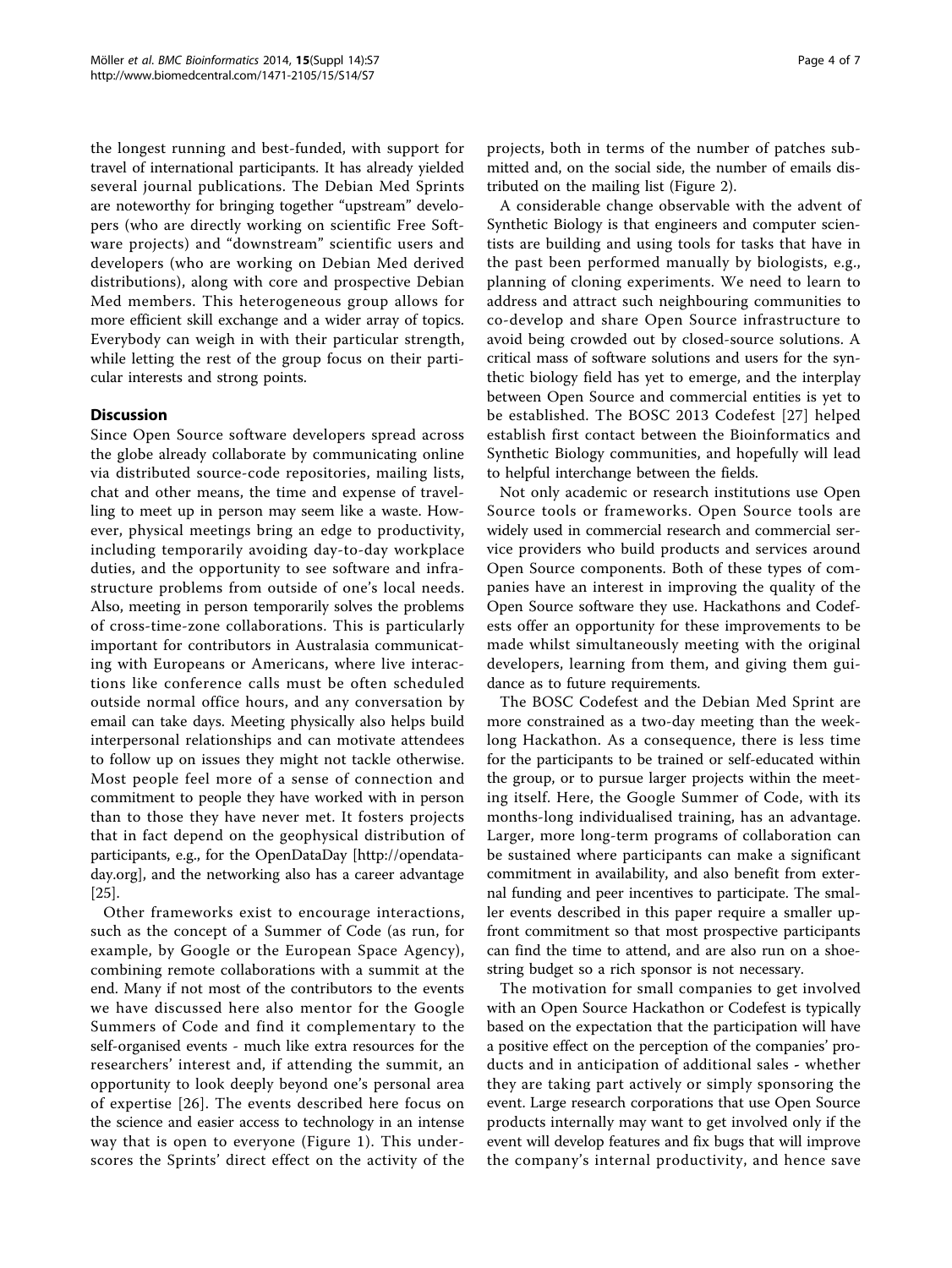<span id="page-4-0"></span>

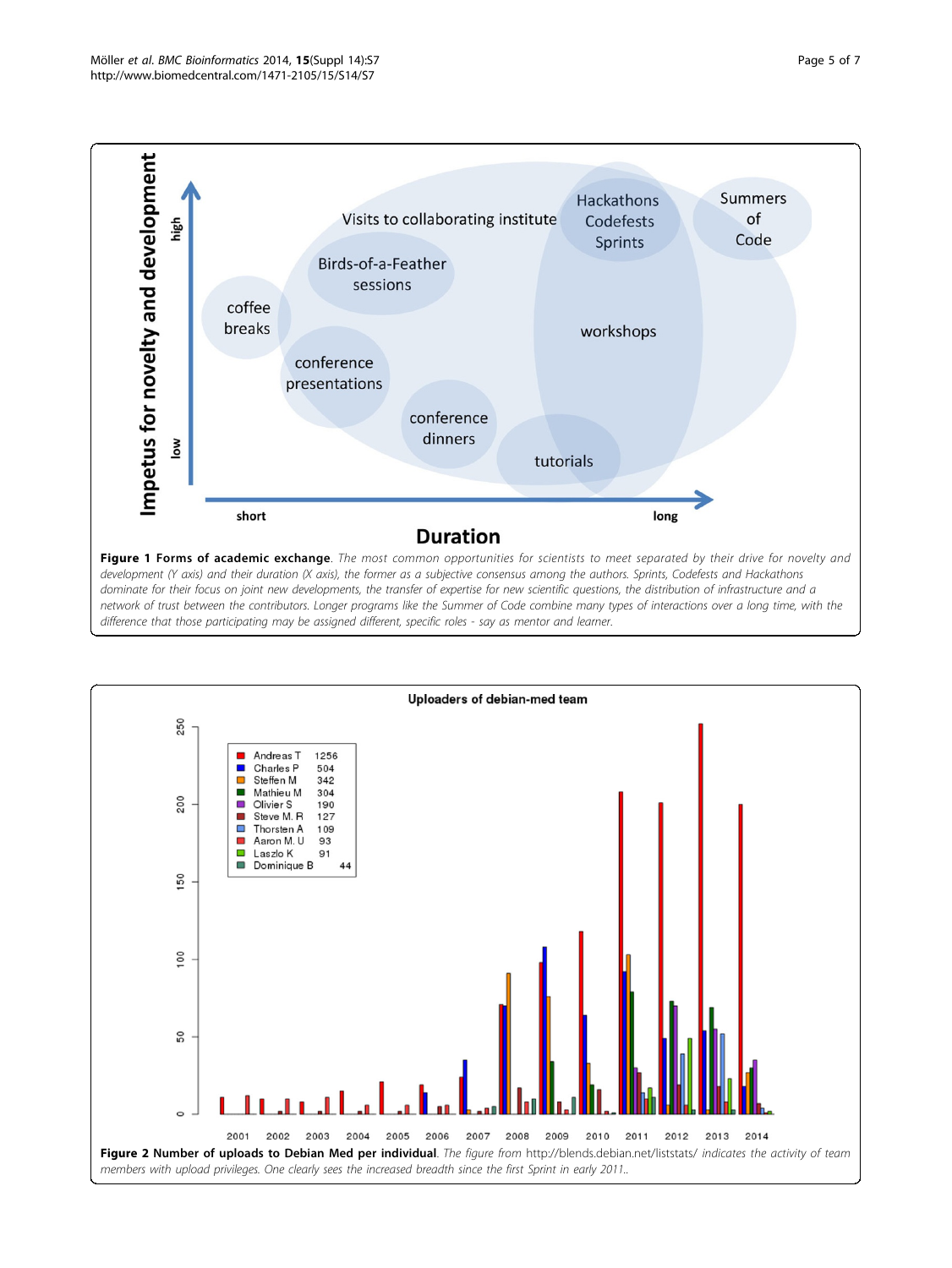<span id="page-5-0"></span>operational costs. A service or product provider that uses Open Source tools may only want to participate if the outcome is an improved tool or feature set that they can then build commercial offerings around for their own customers, or use to improve their own internal processes and reduce overheads. To attract greater participation from commercial partners, Hackathons and Codefests must therefore include a certain amount of applied research driven by the requirements of these partners, and be willing to guide their development efforts in a direction that will deliver commercial value. This may not resonate with participants from a pure academic research background where commercial requirements are a much lower priority, but it is essential to gain external sponsorship. For computational biology, the underlying infrastructure is mostly Open Source because of the historic freeness of the sequence data. On the applications side, however, e.g., for the assembly and optimisation of workflows, for which the Assemblathon [[28\]](#page--1-0) may stand representatively, or usercentric design [[29\]](#page--1-0), the license of widely distributed tools is not of concern.

# Conclusions

Participation in a Hackathon, Codefest, or Sprint can be an extremely rewarding experience for the participants and the greater community. These informal, interactive meetings have played an important historical role in the development of Open Source technologies and are now benefiting the bioinformatics community. At these events, developers of all ages and levels of experience interact with each other. Besides the joint problem-solving work, these events can encourage new contributors to surface. Hands-on training and exchange of experiences, actively and passively, remain core features of the events.

In closing, we can point to specific examples of software developments and bug fixes made during the developer meetings described, and in some cases publications that have resulted from these meetings. However, their true worth is less immediately tangible in the form of the community itself, new and strengthened collaborations, and the spread of ideas and best practices - both scientific and for software development.

#### Competing interests

The authors declare that they have no competing interests.

#### Authors' contributions

All authors contributed to the preparation of the document and participated in at least one of the described events.

#### Acknowledgements

All scientific groups that support contributions to Open Source software are thanked. The events' hosting institutions are thanked for providing facilities and support. O'Reilly, Electric Genetics, Apple Asia, the Debian project, UK Natural Environment Research Council, the participants' employing institutions and their funding agencies are thanked for contributing to the travel costs of the events. Participants contributing to this paper who were

financed by grants received those from the DFG (EXC 306/2), the EU (COST "SeqAhead" BM 1006, STREP "Wf4Ever" FP7-ICT-2007-6 270192) and the Research Council of Norway ("ELIXIR.NO", 208481). The anonymous reviewers are thanked for their constructive comments. The authors are listed alphabetically by surname, with the exception of the first and last authors who initiated the meetings.

#### Declarations

Eagle Genomics and the Lübeck Department of Dermatology shared the fee for this Open Access publication.

This article has been published as part of BMC Bioinformatics Volume 15 Supplement 14, 2014: Semantic, social, mobile applications for bioinformatics and biomedical laboratories: selected works from the 13th International Workshop on Network Tools and Applications in Biology (NETTAB 2013). The full contents of the supplement are available online at [http://www.](http://www.biomedcentral.com/bmcbioinformatics/supplements/15/S14) [biomedcentral.com/bmcbioinformatics/supplements/15/S14](http://www.biomedcentral.com/bmcbioinformatics/supplements/15/S14).

#### Authors' details <sup>1</sup>

University of Lübeck, Department of Dermatology, Germany. <sup>2</sup>Debian Project.<sup>3</sup> Center for Computing and Informatics, Ru er Bošković Institute (RBI), Croatia. <sup>4</sup> VLSCI Life Sciences Computation Centre, University of Melbourne, Australia. <sup>5</sup>Istituto Nazionale Genetica Molecolare "Romeo ed Enrica Invernizzi, Milano, Italy. <sup>6</sup>NERC Centre for Ecology and Hydrology Wallingford, UK. <sup>7</sup>University of Minnesota Supercomputing Institute, USA.<br><sup>8</sup>The James Hutton Institute UK. <sup>9</sup>Mannheim University of Applied Scienc The James Hutton Institute, UK. <sup>9</sup>Mannheim University of Applied Sciences, Germany. <sup>10</sup>Lawrence Berkeley National Laboratory, Berkeley, CA, USA.<br><sup>11</sup>Eagle Genomics Ltd, Wakefield, MA, USA. <sup>12</sup>now at Pistoia Alliance, Wakefield, MA, USA. 13University of Bergen, Computational Biology Unit and Department of Informatics, Norway. 14TU Munich, Department of Bioinformatics and Computational Biology, Germany. <sup>15</sup>Illumina Inc., Japan. <sup>16</sup>Monash University, Victorian Bioinformatics Consortium, Australia. <sup>17</sup>Department of Medical Genetics, Institute for Molecular Medicine,<br>University Medical Centre Utrecht, The Netherlands. <sup>18</sup>Autodesk, Inc., USA. <sup>19</sup>University of Rennes, INRIA/Irisa, France. <sup>20</sup>Parco Tecnologico Padano, Lodi, Italy. <sup>21</sup>University of Manchester, School of Computer Science, UK.<br><sup>22</sup>University of Hamburg, Center for Bioinformatics, Germany. <sup>23</sup>University of Aberdeen, Institute of Biological and Environmental Sciences, Aberdeen, Scotland, UK. <sup>24</sup>Stockholm University, Department of Biochemistry and Biophysics, Science for Life Laboratory, Sweden. <sup>25</sup>Database Center for Life Science, Tokyo, Japan. <sup>26</sup>Harvard Public School of Health, Boston MA, USA.

#### Published: 27 November 2014

#### References

- 1. Katayama T, Arakawa K, et al: [The DBCLS BioHackathon: standardization](http://www.ncbi.nlm.nih.gov/pubmed/20727200?dopt=Abstract) [and interoperability for bioinformatics web services and workflows.](http://www.ncbi.nlm.nih.gov/pubmed/20727200?dopt=Abstract) J Biomed Semantics 2010, 1(1):8.
- 2. Katayama T, Wilkinson MD, et al: [The 2nd DBCLS BioHackathon:](http://www.ncbi.nlm.nih.gov/pubmed/21806842?dopt=Abstract) [interoperable bioinformatics Web services for integrated applications.](http://www.ncbi.nlm.nih.gov/pubmed/21806842?dopt=Abstract) J Biomed Semantics 2011, 2(2):4.
- 3. Katayama T, Wilkinson MD, et al: [The 3rd DBCLS BioHackathon: improving](http://www.ncbi.nlm.nih.gov/pubmed/23398680?dopt=Abstract) [life science data integration with Semantic Web technologies.](http://www.ncbi.nlm.nih.gov/pubmed/23398680?dopt=Abstract) J Biomed Semantics 2013, 4(1):6.
- 4. Stajich JE, Block D, et al: [The Bioperl toolkit: Perl modules for the life](http://www.ncbi.nlm.nih.gov/pubmed/12368254?dopt=Abstract) [sciences.](http://www.ncbi.nlm.nih.gov/pubmed/12368254?dopt=Abstract) Genome Res 2002, 12(10):1611-1618.
- 5. Néron B, Ménager H, Maufrais C, Joly N, Maupetit J, Letort S, Carrere S, Tuffery P, Letondal C: [Mobyle: a new full web bioinformatics framework.](http://www.ncbi.nlm.nih.gov/pubmed/19689959?dopt=Abstract) Bioinformatics 2009, 25(22):3005-3011.
- 6. Lebo T, Sahoo S, McGuinness D, Belhajjame K, Cheney J, Corsar D, Garijo D, Soiland-Reyes S, Zednik S, Zhao J: PROV-O: The PROV Ontology. W3C Recommendation , 30 April 2013 http://www.w3.org/TR/2013/REC-prov-o-20130430/.
- 7. Ison J, Kalaš M, Jonassen I, Bolser D, Uludag M, McWilliam H, Malone J, Lopez R, Pettifer S, Rice P: [EDAM: an ontology of bioinformatics](http://www.ncbi.nlm.nih.gov/pubmed/23479348?dopt=Abstract) [operations, types of data and identifiers, topics and formats.](http://www.ncbi.nlm.nih.gov/pubmed/23479348?dopt=Abstract) Bioinformatics 2013, 29(10):1325-1332.
- 8. Galdzicki M, Clancy KP, et al: [The Synthetic Biology Open Language Visual](http://www.ncbi.nlm.nih.gov/pubmed/24911500?dopt=Abstract) [\(SBOL\) provides a community standard for communicating designs in](http://www.ncbi.nlm.nih.gov/pubmed/24911500?dopt=Abstract) [synthetic biology.](http://www.ncbi.nlm.nih.gov/pubmed/24911500?dopt=Abstract) Nat Biotechnol 2014, 32(6):545-550.
- Seemann T: [Prokka: rapid prokaryotic genome annotation.](http://www.ncbi.nlm.nih.gov/pubmed/24642063?dopt=Abstract) Bioinformatics 2014, 30(14):2068-2069.